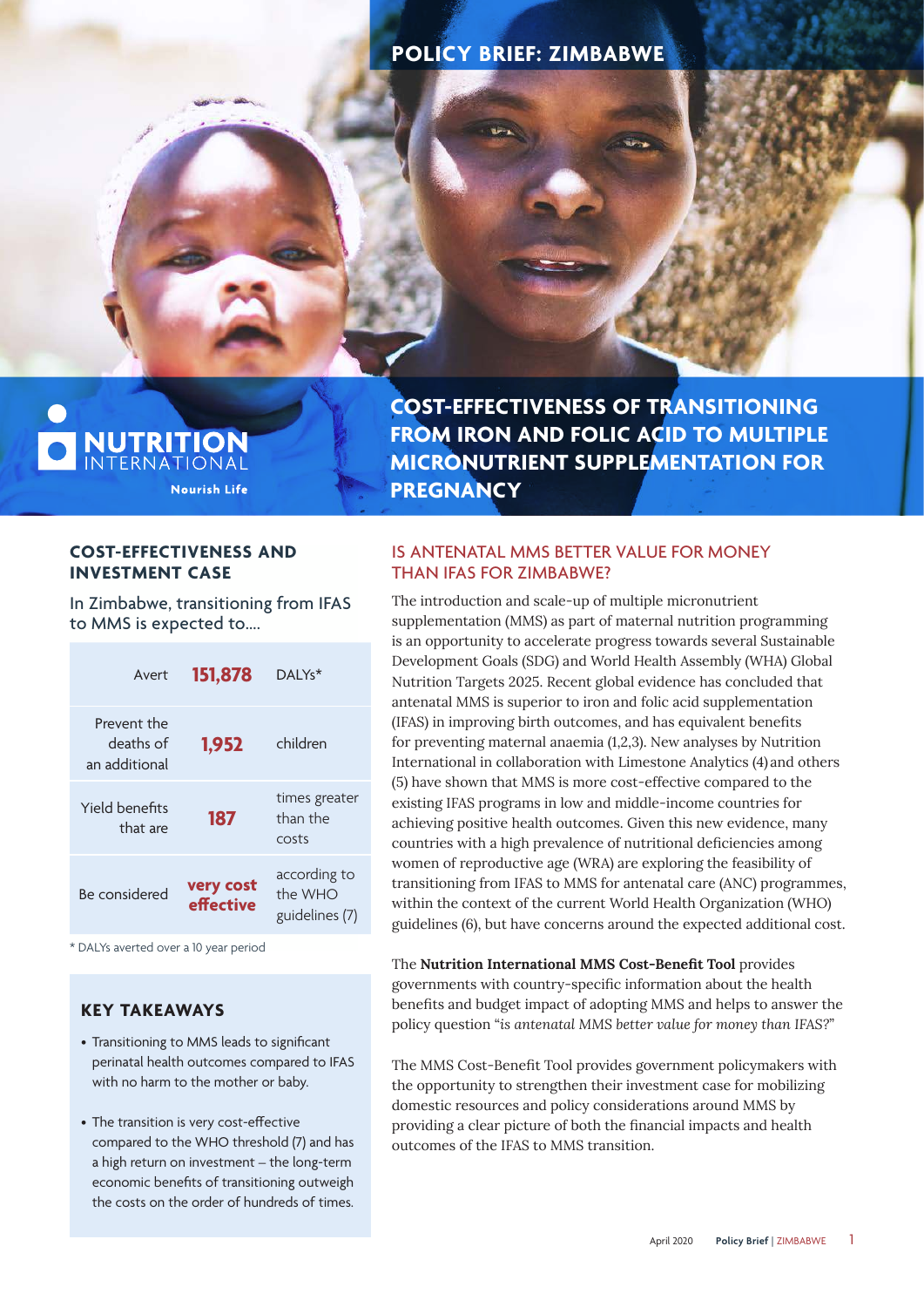#### **WHAT IS MMS?**

One MMS tablet usually contains: Vitamin A (800 µg), Vitamin D (5 µg), Vitamin E (10 mg), Vitamin B1 (1.4 mg), Vitamin B2 (1.4 mg), Vitamin B6 (1.9 mg), Vitamin B12 (2.6 µg), Vitamin C (70 mg), Niacin (18 mg), Folic Acid (400 µg), Zinc (15 mg), Copper (2 mg), Selenium (65 µg), Iodine (150 µg), Iron 30mg (8)

#### **WHAT IS A DALY?**

A Disability Adjusted Life Year (DALY) represents one lost year of perfect health. It is calculated by aggregating the effect of a health issue on mortality and morbidity. Interventions seek to avert DALYs.

#### **BACKGROUND**

The world is not on track to fully meet the WHA Global Nutrition Targets 2025. Providing women with MMS during pregnancy as part of a comprehensive ANC programme is opportune for accelerating progress towards reducing the risk of low birth weight (LBW), childhood stunting and anaemia in women — helping to move the agenda on women's and maternal health and nutrition.

WHO's ANC guidelines, published in 2016, do not recommend MMS for pregnant women broadly, but do support context-specific MMS for pregnant women when there are populations with high prevalence of micronutrient deficiencies, stating that "*policymakers in populations with a high prevalence of nutritional deficiencies might consider the benefits of MMS to outweigh the disadvantages and may choose to give MMS that include IFA* (6)." Overall, this has contributed to lower levels of adoption and uptake of MMS interventions as part of national health policies, even where the context-specific guidelines would apply. A global task force convened by the New York Academy of Sciences reviewed new evidence and concluded that MMS is both effective and safe and provides greater benefits than IFAS for birth outcomes, smaller than gestational age (SGA) and LBW (1,2,3) and may reduce the risk of stillbirths and neonatal deaths (1,3).

#### THE MMS COST-BENEFIT TOOL

1

The results presented in this report are generated from an easy to use, online, knowledge translation tool that analyzes the value for money of transitioning to MMS compared to IFAS. The tool is a practical extension to the recent study conducted by Nutrition International and Limestone Analytics which showed that MMS is more cost-effective than IFAS in three high burden Asian countries (4). Using similar methodology and responding to the new evidence, it compares MMS relative to IFAS using effect sizes from the latest Cochrane (2) or Lancet (3) systematic reviews. The tool has the analytical capacity to estimate the impact of MMS compared to IFAS for all significant health outcomes and calculates the required investment, cost-effectiveness and return on investment based on the total population of pregnant women in the country each year and a defined coverage rate.<sup>1</sup>

Note: Coverage is defined as the proportion of pregnant women in the intervention area who receive 180 supplements.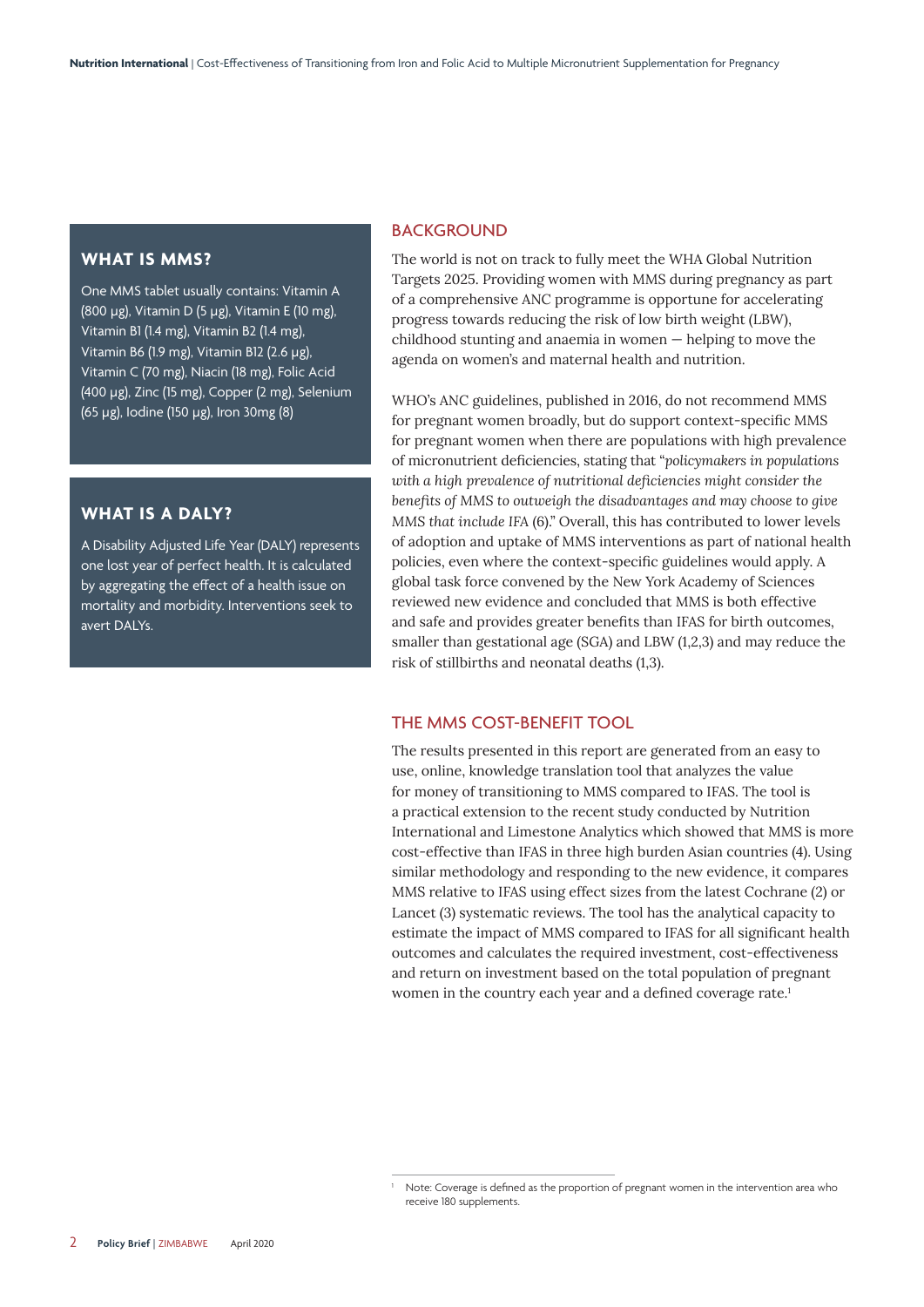The tool calculates:

- **Effectiveness:** An aggregate of the number of additional DALYs averted and child deaths by transitioning from IFAS to MMS across the significant health outcomes.
- **Cost:** The additional costs (in USD) to provide MMS if there is an existing IFA program or ANC platform in the country (considers supplement and transition costs).
- **Cost-effectiveness:** The incremental cost-effectiveness ratio. The ratio of the difference in cost and the difference in effectiveness, estimated as the "*cost per additional DALY averted*" by transitioning to MMS.
- **Benefit-cost ratio:** A comparison of the value of the health benefits to the cost of transitioning.

## WHAT IS COST-EFFECTIVENESS AND HOW WAS EFFECTIVENESS MEASURED?

The cost-effectiveness of the MMS compared to IFAS is based on a WHO threshold for cost-effectiveness; if the cost per DALY is less than the country Gross Domestic Product per capita the transition is considered 'very cost effective' (7).

The supplements were compared based on their additional effect size (effectiveness) on maternal and newborn health outcomes, taken from the latest Cochrane (2) or Lancet (3) systematic reviews. The health outcomes were aggregated to calculate the additional DALYs averted by transitioning from IFAS to MMS. MMS showed a significant reduced risk of the following health outcomes (3):

- Neonatal mortality (females)
- Stillbirth
- Preterm birth
- SGA
- LBW

#### **WHAT COSTS WERE INCLUDED?**

- 1. Supplement costs (180 supplements to cover six months of pregnancy)
- 2. Cost of providing the supplement through an existing public health system ANC platform
- 3. Program costs (national administration, training of health care providers)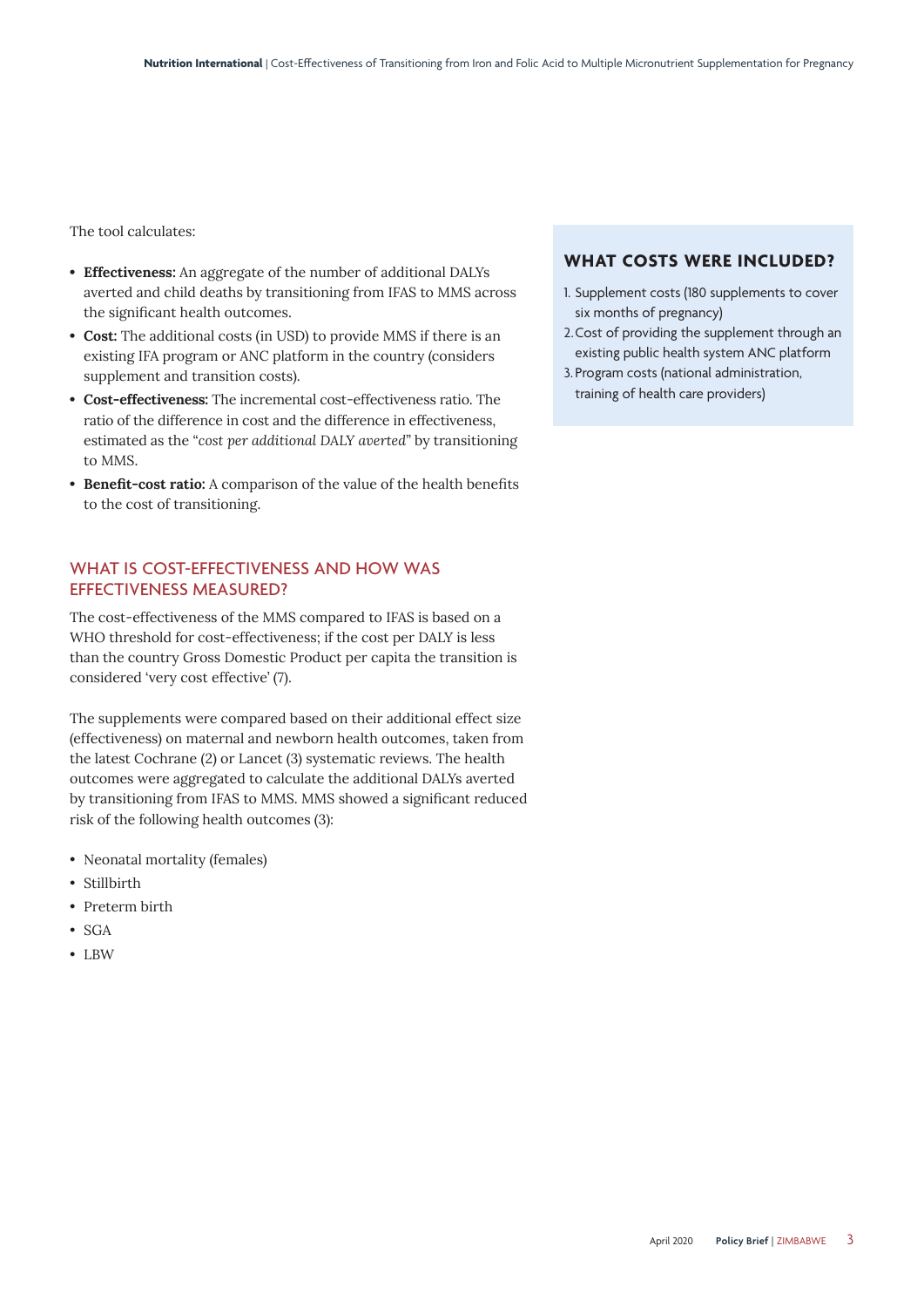#### WHAT CAN POLICY MAKERS FOCUS ON?

The MMS Cost-Benefit Tool provides an efficient and accessible way to translate evidence to inform the transition from IFAS to MMS, allowing health policymakers to advocate the financial case for implementing MMS.

The output analysis from the tool supports both the domestic and donor level investment case on MMS scale-up, including allocating resources:

- To understand the political and logistical feasibility of adopting MMS
- To assess the factors influencing adoption of MMS and test different delivery platforms with a focus on health system integration.
- To examine the true implementation costs of MMS, including changeover, start-up costs and sustainability of supply.
- To look at mechanisms (i.e. Behaviour Change Interventions, packaging) for improving adherence throughout pregnancy.<sup>2</sup>

Additionally, as part of MMS scale-up, there is an opportunity to improve the measurement and investment of not only the coverage but the quality and uptake of ANC nutrition and health services, including tracking coverage and adherence with MMS and birth outcomes. A comprehensive approach to the transition from IFAS to MMS should include the promotion and support of nutritious diets, including scaled-up counselling on maternal diets at the local level. National governments can leverage this cost-effectiveness analysis to support other areas needed for the transition to MMS, including working through product and supply chain issues with the domestic suppliers to ensure affordable and quality supply of MMS.

Civil society organizations can support countries in MMS adoption and scale-up through technical assistance and operational support to governments and their partners.

The transition and scale-up of MMS presents an opportunity not only to increase progress towards the WHA Global Nutrition Targets 2025 on anaemia and LBW, but also to prioritize women's nutrition as part of national nutrition and health programs and broadly strengthen maternal nutrition.



<sup>2</sup> Note: Ideally women should take one MMS tablet per day throughout pregnancy. 180 is aligned with the trials included in the meta-analyses (2,3).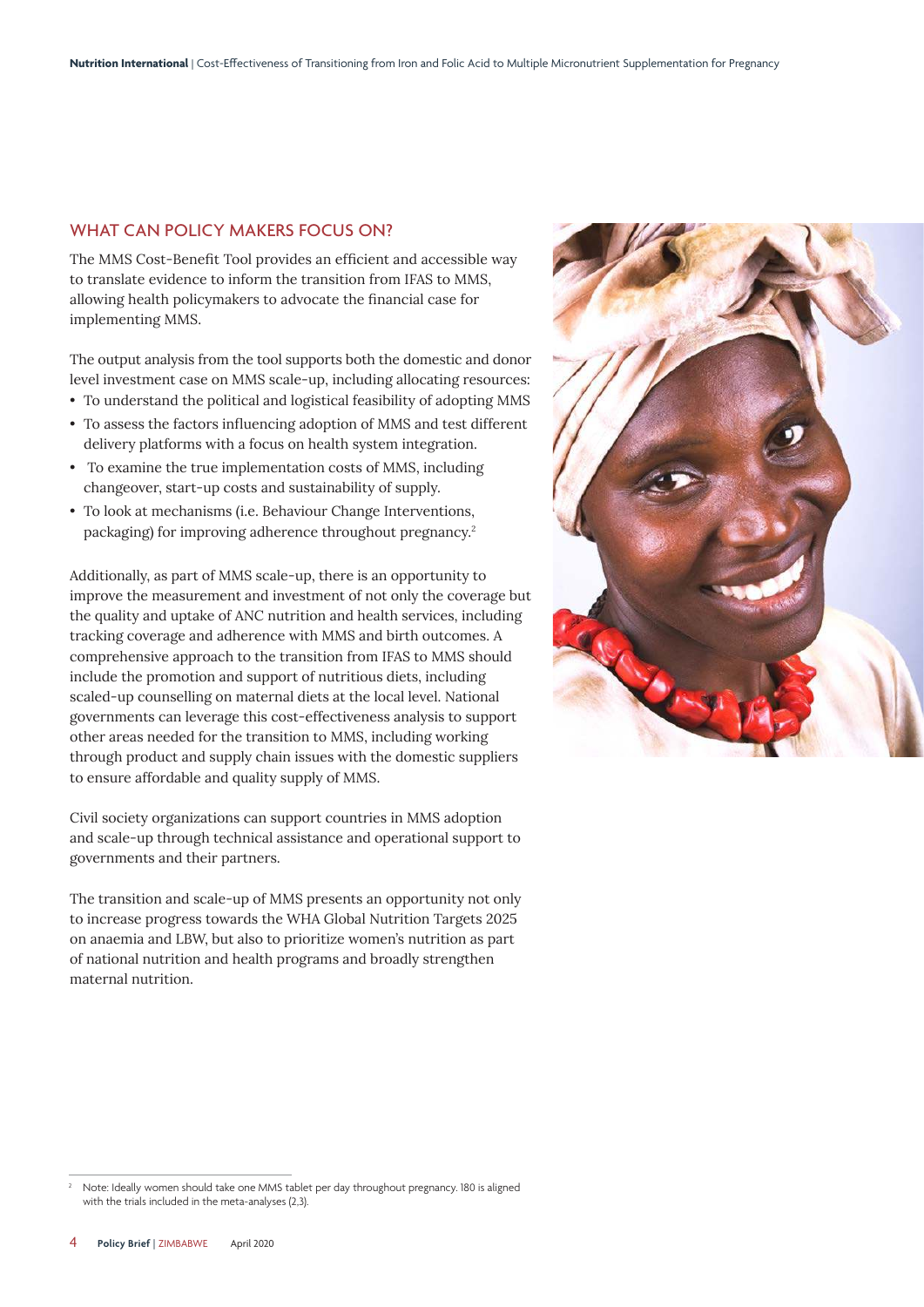## COUNTRY SPECIFIC DATA & ANALYSIS

| <b>KEY ASSUMPTIONS FOR ZIMBABWE</b>                                        | <b>VALUE</b>                     |
|----------------------------------------------------------------------------|----------------------------------|
| Population of pregnant women each year (9)                                 | 451.725                          |
| Timespan over which benefits accumulate                                    | 10 years                         |
| Coverage (proportion of pregnant women reached by supplementation program) | 30%                              |
| IFAS cost per beneficiary (180 supplements) (10)                           | \$2.27 (USD)                     |
| MMS cost per beneficiary (180 supplements) (10)                            | \$3.27 (USD)                     |
| All other costs associated with transition <sup>3</sup>                    | \$1M (USD)                       |
| Source of assumptions about relative risk of various health outcomes*      | Cochrane (2) or<br>Lancet $*(3)$ |

\* The Lancet (3) was selected as the source of assumptions for this analysis.



\* Prospective health outcomes over a 10 year period

| <b>COST EFFECTIVENESS ANALYSIS</b>  |                        |  |
|-------------------------------------|------------------------|--|
| Value of DAI Ys averted             | \$402,388,414          |  |
| Additional investment over 10 years | \$2,155,992            |  |
| <b>Benefit Cost Ratio</b>           | 187                    |  |
| Incremental cost per DALY averted   | \$14.20                |  |
| According to WHO guidelines         | very cost<br>effective |  |

<sup>&</sup>lt;sup>3</sup> Note: A broad estimate of transition costs has been provided based on population size. More information is required to properly estimate these costs.